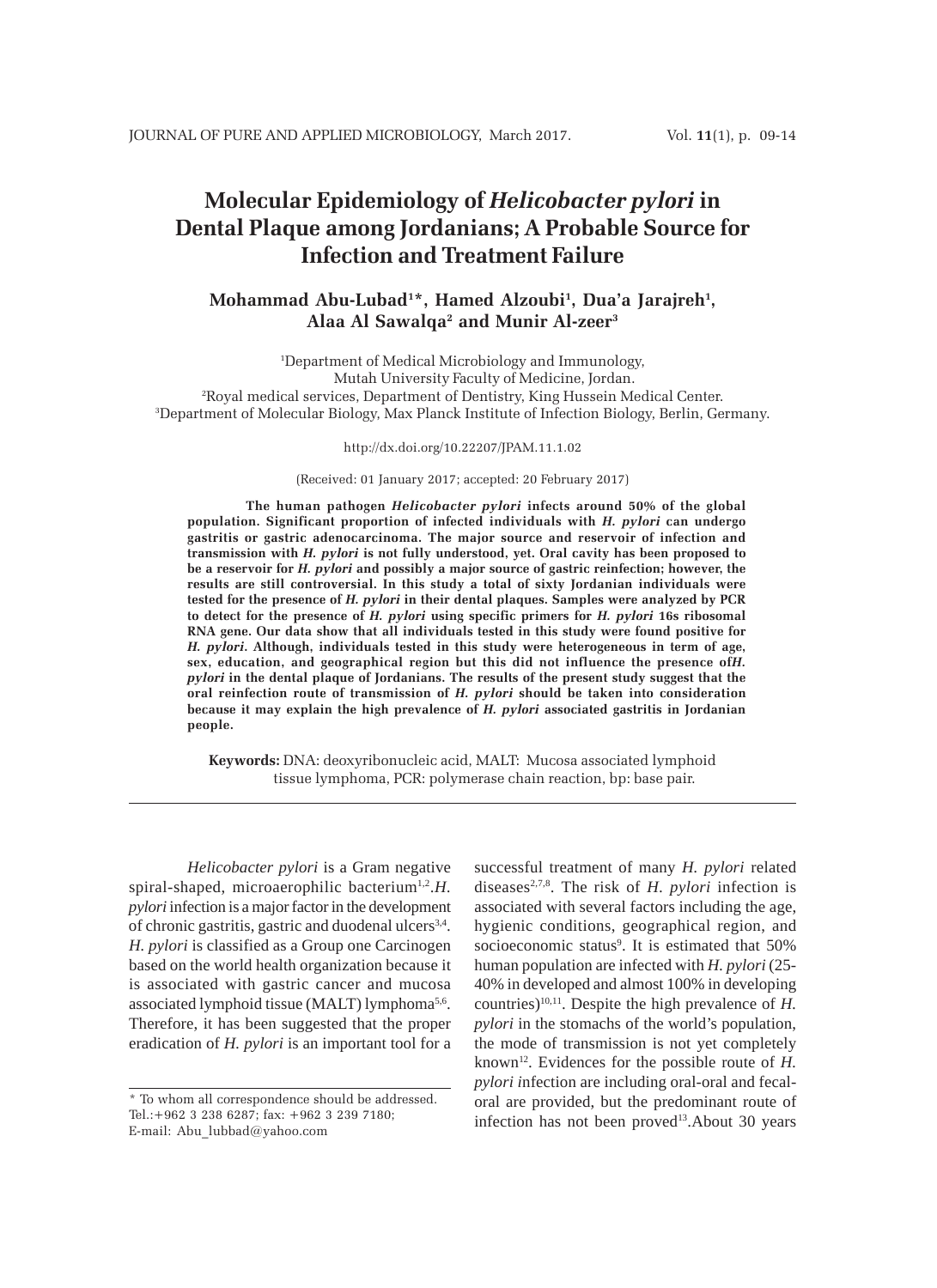ago, *H. pylori* was successfully isolated and cultured from the human stomach<sup>14</sup>. *H. pylori* was then isolated from extra-gastric regions such as tonsillar and adenoid tissues<sup>2</sup>, saliva, feces, vomitus<sup>15</sup>, and dental plaque<sup>16</sup>.

Dental plaque is a biofilm of bacterial growth on the surfaces within the mouth $17$ . Plaque is associated with oral diseases such as cavities and periodontal diseases and its formation is inevitable process. Bacteria utilize biofilms as a barrier to protect themselves from the attack of the host immune response and from the effect of antibiotics<sup>18</sup>. *H. pylori* is considered a component of the dental plaque which contains more than 600 different microorganisms<sup>13,19-22</sup>. However, several studies have concluded that the oral cavity might be the primary reservoir of *H. pylori* infection. These findings are still controversial, and the exact route and source of *H. pylori* infection remains elusive15. *H. pylori* isolation and culture from the oral cavity is difficult due to the limitation of the use of microaerophilic condition, the long incubation period, the over growth of other oral bacteria, and the inhibitory effect of the oral cavity bacteria on *H. pylori*. Therefore, polymerase chain reaction (PCR) has been utilized as a reliable tool to detect *H. pylori* to overcome the difficulties of isolating and culturing *H. pylori* from the oral biofilm23,24. Nowadays, PCR is considered an acceptable method for *H. Pylori* diagnosis and detection form oral cavity samples<sup>21</sup>. Different genes can be utilized to screen for *H. pylori* form oral cavity using PCR; including urease, the 16S ribosomal RNA, and the adhesion genes<sup>25,26</sup>. The prevalence of *H. pylori* in the oral cavities in subjects has not yet been investigated in Jordan. In this study, we aimed to determine the prevalence of *H. pylori* in oral biofilms among Jordanian volunteers to better understand the correlation of *H. pylori* transmission to explain the high percentage of *H. pylori* associated gastric disease in Jordan27.

## **MATERIALS AND METHODS**

#### **Study population**

A total of 60 dental plaque samples were collected from Jordanian individuals who attended outpatient dental clinic at the medical center of Mutah University. Thirty samples out of 60 were

J PURE APPL MICROBIO*,* **11**(1), MARCH 2017.

collected from students and the remaining samples were collected from employees working at Mutah University and other visitors. The study population comprised individuals aged 18-52 years. All subjects were interviewed by a questionnaire for socioeconomic and health information. The selection criteria for the sixty volunteers excluded smokers and those who were under antibiotics treatment during the previous four weeks of the sample collection. All volunteers showed good oral hygiene and no oral ulcers. Individuals were asked for the frequency of teeth brushing which was ranging from none to three times daily. Samples were collected after signing an informed consent from all participants of this study which was approved from the scientific research ethical committee in the faculty of medicine at Mutah University.

#### **Dental plaque sample collection**

Samples were collected from the surface of teeth with sterile curettes $^{28}$  from all participants who did not brush their teeth one morning before the samples collection. The collected samples were transferred into 1.5 ml sterile Eppendorf tubes containing 1ml sterile physiological saline solution. Samples were stored at -20p C until tested.

#### **DNA extraction**

Genomic deoxyribonucleic acid DNA was isolated and purified using extraction mini kit (OMEGA, Bio-TEK) according to the manufacturer's instructions. Briefly, samples were thawed then centrifuged at 12,000rpm for 2 min at room temperature to precipitate the dental plaque materials. Supernatants were discarded and the genomic DNA was isolated from the sediments according to the manufacturer's instructions. DNA was eluted in 100 ìl nuclease free water, quantified on a UV-nanospectrophotometer (Quawell Technology Inc, USA), and stored at -20°C until tested. Genomic DNA from *H. pylori* (P12 strain) was used as a positive control.

#### **PCR primers and amplification**

The bacterial 16s ribosomal RNA gene was used as a target gene for amplification to detect the presence of *H. pylori* using PCR. Forward primer 5'-GAAGATAATGACGGTATCTAAC-3 and the reverse primer 5-ATTTCACACCTGACTGACTAT-3' were used to amplify a 16s ribosomal RNA segment of 150bp (figure 1). Each amplification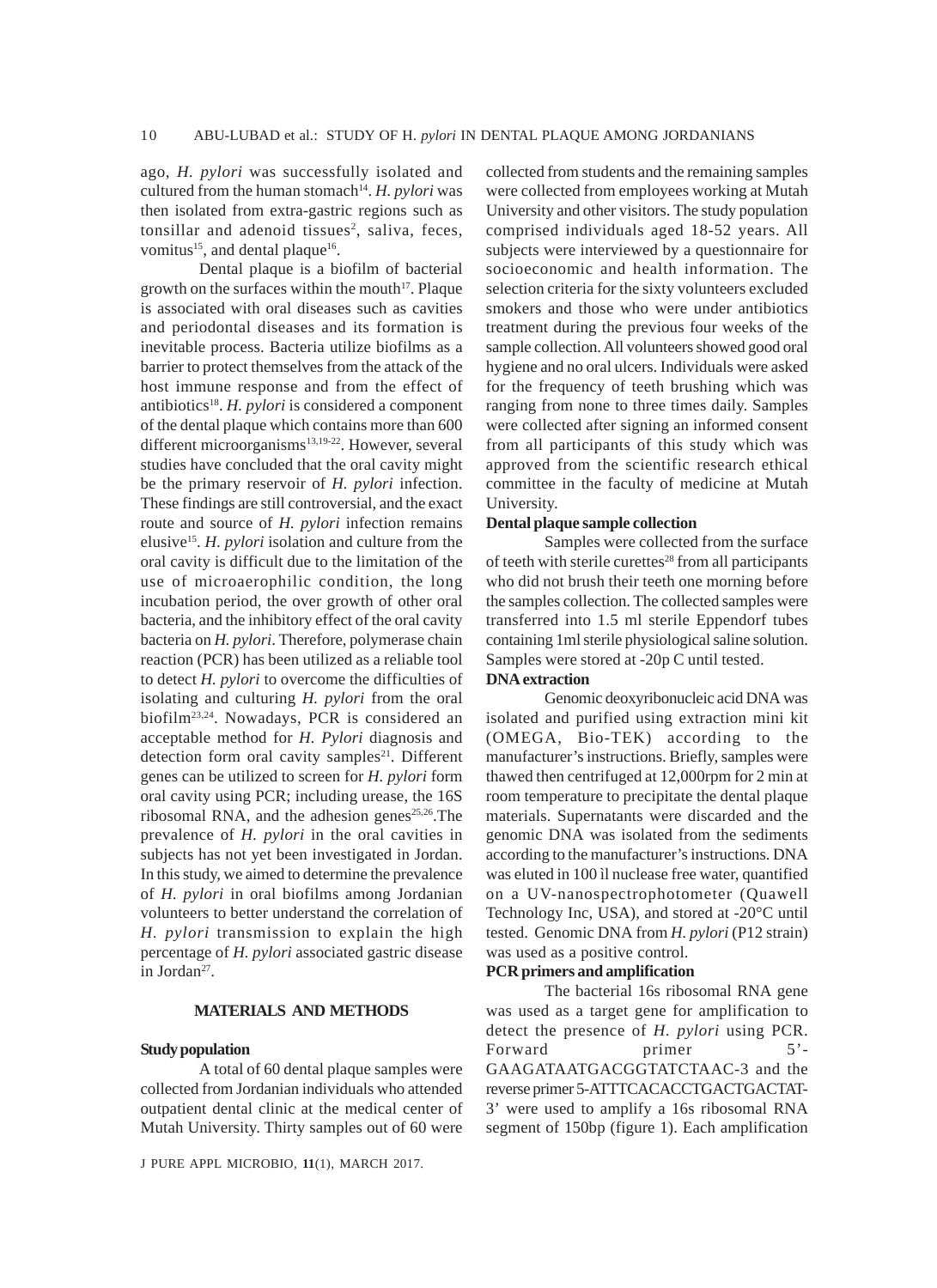reaction was performed using Applied Biosystems thermal cycler in a volume of 50 ìl containing 40 ng of the extracted DNA and 1 ìl of each primer with a final concentration of 10 pmol. The amplification cycling consisted of initial denaturation at 98p C for 30 sec then by40 cycles as follow: denaturation at 98p C for 7sec, annealing at57p C for 30 sec, and extension at 72p C for 30 sec. The ûnal DNA extension cycle was performed at 72p C for 7 min. *H. pylori* DNA positive control was used as in each PCR reaction. All amplification products were analyzed by agarose gel electrophoresis, and the DNA bands were then visualized using Thermo Fischer Scientific gel documentation system.

#### **RESULTS**

In this cross sectional study, a total of 60 dental plaque samples were collected from healthy Jordanian participants. The ages of the participants were between 18 and 52 years old with a mean age of 25.95. Forty one samples were males (68.3%) with a mean age of 23.1 years, while 19 samples were females (31.7%) with a mean age of 25.4 years. Samples were collected randomly from the participants taking into consideration the variation in the social, economic, age, sex, occupational, and educational background as well as the hygienic conditions of the volunteers' teeth. The PCR results showed that all dental plaque samples were positive for *H. pylori* as shown in table 1.

## **DISCUSSION**

*H. pylori* infection is one of the most common bacterial infections in human. The role of

**Table 1.** The frequency of *H. pylori* in dental plaque samples in Jordanian participants in relation to age and gender

| Age       | Number | Gender | Percent of<br>H. pylori |
|-----------|--------|--------|-------------------------|
| 15-29     | 30     | M:20   | 100%                    |
|           |        | F: 10  |                         |
| $30 - 44$ | 17     | M: 12  | 100%                    |
|           |        | F:5    |                         |
| 45-60     | 13     | M:9    | 100%                    |
|           |        | F:4    |                         |

*H. pylori* infection has been proved in the development of chronic gastritis, peptic ulcer, gastric cancer, and MALT lymphoma<sup>3,4</sup>. Therefore, the proper control of *H. pylori* infection would reduce the rate of the gastric associated diseases<sup>3</sup>. One of the most important control approaches is identifying the mode of transmission<sup>3</sup> because the failure in *H. pylori* treatment has been found to be in part due to reinfection from extragastric sources<sup>12,29</sup>. The human stomach was considered to be the only reservoir for *H. pylori* until pathogen was detected in extragastric sources such as the dental plaque, water, and saliva <sup>6,30,31</sup>.

Several difficulties limit the specificity and accuracy of *H. pylori* identification and diagnosis from oral samples using conventional methods such as bacterial culture. Urease assay was considered as a useful tool to test for the presence of *H. pylori*, however this test is not indicative for *H. pylori* infection as other bacteria produce urease such as *Streptococcus* spp., *Hemophilius* spp., and *Actinomyces*spp.12. In addition, *H. pylori* can transform from its normal helical morphology to a coccoid form which cannot be cultured *in vitro*. This unique life style of *H. pylori* is very important determinant for the underestimated prevalence of



**Fig. 1.** PCR products gel electrophoresis for the detection of *H. pylori* in the dental plaque samples. L: 50 bp DNA ladder, lane 1: positive control, lane 2: negative control, lanes 3 to 6: random samples from some participants. PCR: polymerase chain reaction, L: Marker, bp: base pair

J PURE APPL MICROBIO*,* **11**(1), MARCH 2017.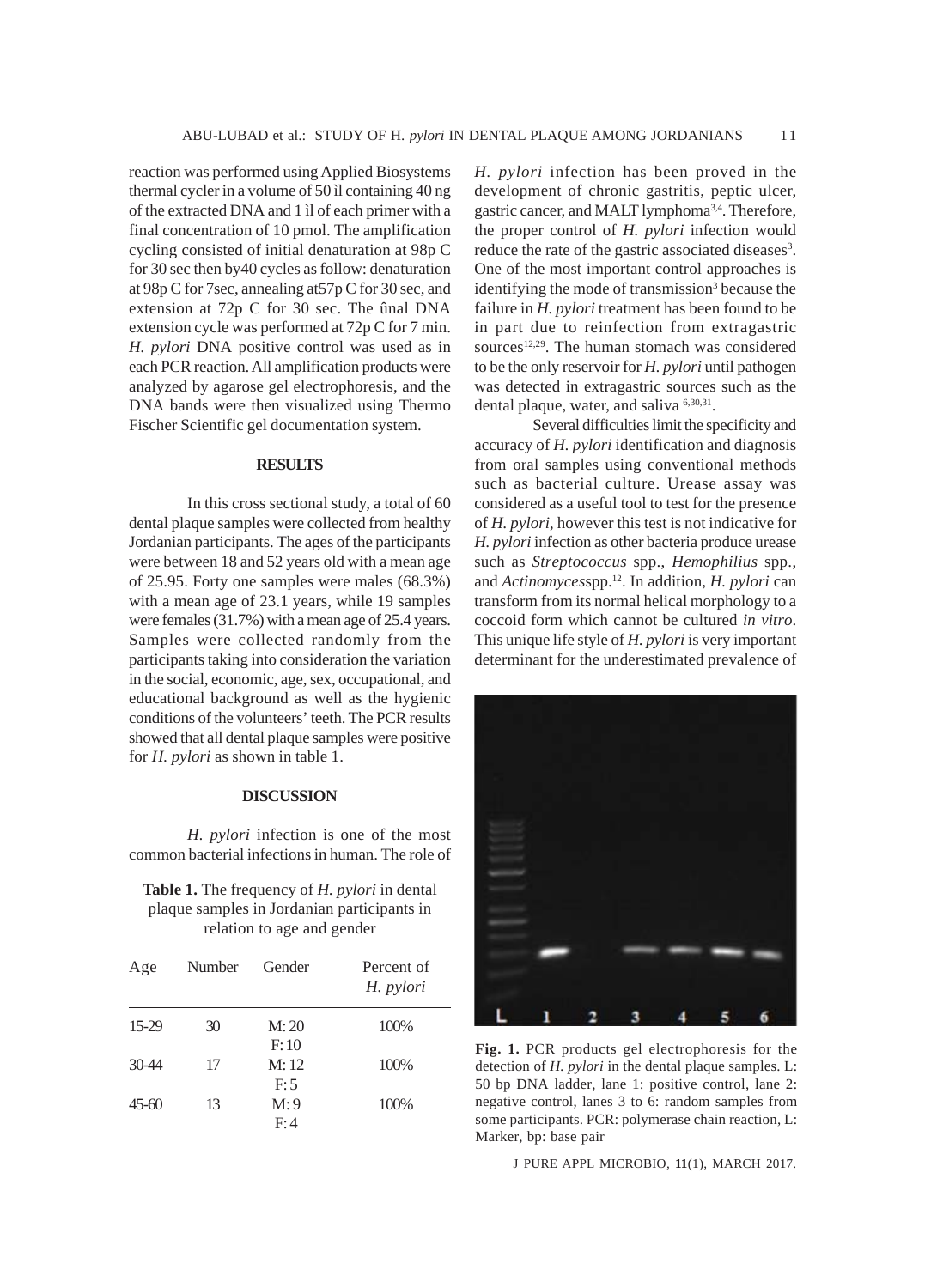*H. pylori* among human using the conventional culture methods<sup>32</sup>. Based on that, PCR is considered a useful tool for *H. pylori* diagnosis from the oral cavity as it is highly sensitive compared to the other conventional methods $23,24$ . Many studies have demonstrated the sensitivity and specificity of PCR for the detection of *H. pylori* in clinical samples. PCR was able to detect *H. pylori* in four biopsies that were tested negative using the conventional culture *in vitro*<sup>33</sup>. Further, using PCR confirmed that 15 out of 23 gastric biopsies were positive for *H. Pylori* compared with only seven samples confirmed positive for *H. pylori* using the conventional culture techniques $34$ .

In the present study, the molecular prevalence of *H. pylori* among Jordanian individuals was 100% regardless of age, gender, hygienic parameters, and geographic distribution. In agreement with our data, *H. pylori* was detected in the dental plaque of 40/40 (100%) asymptomatic Indian volunteers<sup>35</sup>. Similar data was found among German patients tested for *H. pylori* in the oral cavity  $(97\%)^{31}$ . Other studies showed different prevalence rate in the presence of *H. pylori* in the dental plaque samples, for example 73% of dyspeptic Pakistani patients were positive for *H.*  $pylori^{28}$ compared with 65.6% in Polish volunteers<sup>36</sup> and 65% in Saudi patients with dyspepsia37. Lower prevalence rate was found (37.5%) in Venezuelan patients who had chronic gastritis<sup>38</sup>.On the contrary, *H. pylori* was not detected in 52 Sweden patients who had positive culture for *H. pylori* from gastric biopsies<sup>39</sup>. Similarly, *H. pylori* was not detected from any of the 290 oral samples of nondyspeptic French population<sup>40</sup>. Further, dental plaque samples were analyzed from 43 Brazilian patients with gastric disease and found to be *H. pylori* negative<sup>41</sup>.

There is a controversy in the importance of mouth hygienic conditions in the colonization of *H. pylori* in the buccal cavity. It was found that the occurrence of *H. pylori* antigens in dental plaque of natural teeth is not associated with oral health status<sup>36</sup>. While, others contraindicated that and found the oral health parameters are determinants for the colonization of *H. pylori* in the dental plaque<sup>42</sup>. Some reports suggested that the failure in *H. pylori* treatment has been linked to be in part to the reinfection from the oral cavity12,29,38. It has been demonstrated that the

J PURE APPL MICROBIO*,* **11**(1), MARCH 2017.

dental plaque unaffected by the triple drug therapy of *H. pylori* which might raise an alarm for the possibility of gastric reinfection from the dental plaque after a successful therapy<sup>43</sup>. Therefore, the detection of *H. pylori* in dental plaque samples is considered a noninvasive procedure compared to the endoscopy method and it might be used as an important tool to monitor the efficiency of treatment of *H. pylori* associated gastritis<sup>43</sup>.

Although the prevalence of the *H. pylori* in dental plaque was shown to be very low in some studies, our current study showed that the prevalence of *H. pylori* in the dental plaque samples from Jordanian people is unexpectedly high and unexplained. Our data might explain the high prevalence (78%) of *H. pylori* among Jordanian patients with gastric diseases $27$ . It is necessary to pay close attention to the dental plaque as a possible reservoir of *H. pylori* and a possible source of reinfection and infection among Jordanians.

In conclusion, our study proposes the significance of the oral-oral route of *H. pylori* transmission among Jordanian people due to the 100% prevalence of H*. pylori* in the selected dental plaque samples which mandates protective measures to prevent the transmission to possibly people with negative dental plaque for H. pylori and to follow new treatment strategies for patients with gastritis and positive for *H. pylori* in their dental plaques.

### **ACKNOWLEDGEMENTS**

The authors deeply appreciate and thank Prof. Dr. Thomas F Meyer- a director at Max Planck Institute for Infection Biology/Berlin- for his support to do the genetic analysis in his lab. Also, the thank extends to the German academic exchange service (DAAD) for their financial support. We would to thank the staff at the dental clinic for helping in samples collection.

#### **REFERENCES**

- 1. Amiri N, Abiri R, Eyvazi M, Zolfaghari MR, Alvandi A. The frequency of Helicobacter pylori in dental plaque is possibly underestimated. *Archives of oral biology 2015;* **60**: 782-788.
- 2. Payao L, Rasmussen, L. Helicobacter pylori and its reservoirs: A correlation with the gastric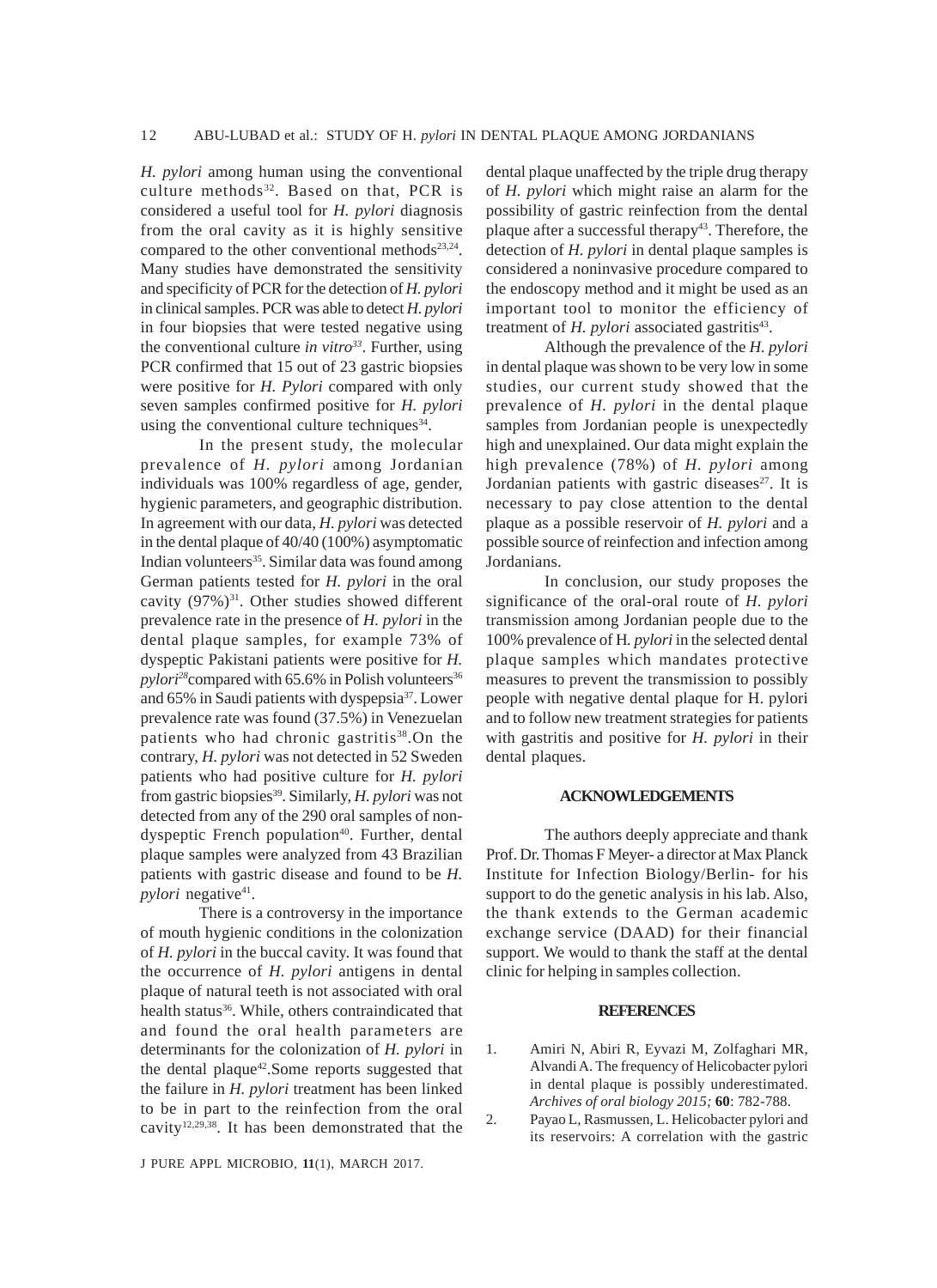infection. *World journal of gastrointestinal pharmacology and therapeutics* 2016; **7**: 126- 132.

- 3. Goodman K , Correa P. The transmission of Helicobacter pylori. A critical review of the evidence. *International journal of epidemiology* 1995; **24**: 875-887.
- 4. Graham D, Yamaoka Y. pylori and cagA: relationships with gastric cancer, duodenal ulcer, and reflux esophagitis and its complications. *Helicobacter* 1998; **3**: 145-151.
- 5. Adler I, Muiño A, Aguas S, Harada L, Diaz M *et al.* Helicobacter pylori and oral pathology: relationship with the gastric infection. *World journal of gastroenterology* 2014; **20**: 9922- 9935.
- 6. Al Sayed A, Pradeep S, Kavitha P, Shankargouda K, Preethanath P *et al.* Oral Cavity as an Extragastric Reservoir of Helicobacter pylori. *ISRN gastroenterology* 2014, 261369, doi:10.1155/2014/261369 (2014).
- 7. Marshall BJ, Goodwin CS, Warren JR, Murray R, Blincow ED *et al.* Prospective double-blind trial of duodenal ulcer relapse after eradication of Campylobacter pylori. *Lancet* 1988*;* **2**:1437- 1442.
- 8. Tatsuta M, Iishi H, Yokota Y. Effects of Helicobacter pylori infection on healing and recurrence of gastric ulcers. *The American journal of gastroenterology* 1995; **90**: 406-410.
- 9. Wang A., Peura D. The prevalence and incidence of Helicobacter pylori-associated peptic ulcer disease and upper gastrointestinal bleeding throughout the world. *Gastrointestinal endoscopy clinics of North America 2011;* **21**: 613-635.
- 10. Ali M, Whitehead M. Clearance of chronic psoriasis after eradication therapy for Helicobacter pylori infection. *Journal of the European Academy of Dermatology and Venereology : JEADV* 2008; **22**: 753-754.
- 11. Windsor HM, Abioye-Kuteyi EA, Leber JM, Morrow SD, Bulsara MK *et al.* Prevalence of Helicobacter pylori in Indigenous Western Australians: comparison between urban and remote rural populations. *The Medical journal of Australia* 2005; **182**: 210-213.
- 12. Glupczynski Y, Burette A. Drug therapy for Helicobacter pylori infection: problems and pitfalls. *The American journal of gastroenterology* 1990; **85**: 1545-1551.
- 13. Garcia A, Salas-Jara M, Herrera C, Gonzalez C. Biofilm and Helicobacter pylori: from environment to human host. *World journal of gastroenterology* 2014; **20**: 5632-5638.
- 14. Marshall B, Warren R. Unidentified curved

bacilli in the stomach of patients with gastritis and peptic ulceration. *Lancet* 1984*;* **1**: 1311- 1315.

- 15. Ahmed KS, Khan AA, Ahmed I, Tiwari SK, Habeeb MA *et al.* Prevalence study to elucidate the transmission pathways of Helicobacter pylori at oral and gastroduodenal sites of a South Indian population. *Singapore medical journal* 2006; **47**: 291-296.
- 16. Krajden S, Fuksa M, J Anderson J, Kempston J, Boccia *A et al.* Examination of human stomach biopsies, saliva, and dental plaque for Campylobacter pylori. *Journal of clinical microbiology* 1989; **27**: 1397-1398.
- 17. Socransky S, Haffajee A. Dental biofilms: difficult therapeutic targets. *Periodontology* 2002*;***28**: 12-55.
- 18. Assumpção MB, Martins LC, Melo Barbosa HP, Barile KA, de Almeida SS *et al.* Helicobacter pylori in dental plaque and stomach of patients from Northern Brazil. *World journal of gastroenterology* 2010; 16: 3033-3039.
- 19. Aas J,Griffen A,Dardis S, Lee A, Olsen I *et al.* Bacteria of dental caries in primary and permanent teeth in children and young adults. *Journal of clinical microbiology* 2008; **46**: 1407- 1417.
- 20. Liu, Y. *et al.* An epidemiologic study on the correlation between oral Helicobacter pylori and gastric H. pylori. *Current microbiology* 2009; **58**; 449-453.
- 21. Lukes P, Astl J, Pavlík E, Potuzníková B, Sterzl I *et al.* Helicobacter pylori in tonsillar and adenoid tissue and its possible role in oropharyngeal carcinogenesis. *Folia biologica* 2008; **54**: 33-39.
- 22. Silva DG, Stevens RH, Macedo JM, Albano RM, Falabella ME *et al.* Detection of cytotoxin genotypes of Helicobacter pylori in stomach, saliva and dental plaque. *Archives of oral biology* 2009; **54**: 684-688.
- 23. Czesnikiewicz-Guzik M, Bielanski W, Guzik T, Loster B, Konturek J. Helicobacter pylori in the oral cavity and its implications for gastric infection, periodontal health, immunology and dyspepsia. *Journal of physiology and pharmacology : an official journal of the Polish Physiological Society* 2005; **56** Suppl 6: 77-89.
- 24. Dowsett S, Kowolik J. Oral Helicobacter pylori: can we stomach it? *Critical reviews in oral biology and medicine : an official publication of the American Association of Oral Biologists* 2003; **1226-233**.
- 25. Chong K, Lou Q, Fitzgerald J, Lee C. H. Evaluation of 16S rRNA gene PCR with primers Hp1 and Hp2 for detection of Helicobacter

J PURE APPL MICROBIO*,* **11**(1), MARCH 2017.